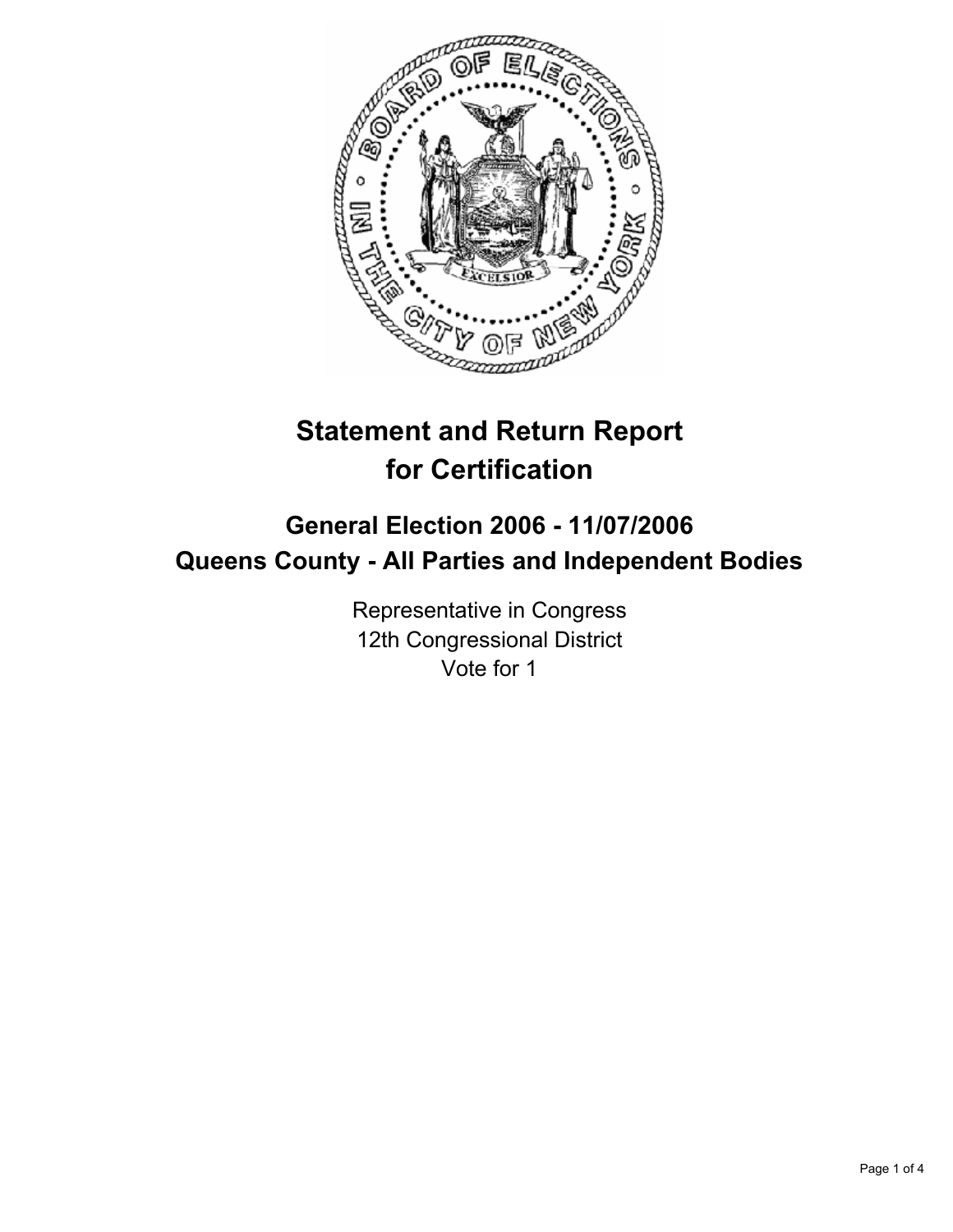

### **Assembly District 23**

| <b>PUBLIC COUNTER</b>                | 63 |
|--------------------------------------|----|
| <b>EMERGENCY</b>                     |    |
| ABSENTEE/MILITARY                    |    |
| <b>FEDERAL</b>                       |    |
| AFFIDAVIT                            |    |
| <b>Total Ballots</b>                 | 63 |
| ALLAN ROMAGUERA (REPUBLICAN)         | 2  |
| NYDIA M VELAZQUEZ (DEMOCRATIC)       | 46 |
| ALLAN ROMAGUERA (CONSERVATIVE)       |    |
| NYDIA M VELAZQUEZ (WORKING FAMILIES) |    |
| <b>Total Votes</b>                   | 54 |
| Unrecorded                           | 9  |

**Assembly District 30**

| PUBLIC COUNTER                       | 2,702 |
|--------------------------------------|-------|
| <b>EMERGENCY</b>                     |       |
| ABSENTEE/MILITARY                    | 52    |
| <b>FEDERAL</b>                       | 15    |
| AFFIDAVIT                            | 52    |
| <b>Total Ballots</b>                 | 2,822 |
| ALLAN ROMAGUERA (REPUBLICAN)         | 464   |
| NYDIA M VELAZQUEZ (DEMOCRATIC)       | 1,571 |
| ALLAN ROMAGUERA (CONSERVATIVE)       | 80    |
| NYDIA M VELAZQUEZ (WORKING FAMILIES) | 98    |
| <b>Total Votes</b>                   | 2,213 |
| Unrecorded                           | 609   |

#### **Assembly District 37**

| <b>PUBLIC COUNTER</b>                | 5,497 |
|--------------------------------------|-------|
| <b>EMERGENCY</b>                     | 0     |
| ABSENTEE/MILITARY                    | 53    |
| <b>FEDERAL</b>                       | 25    |
| <b>AFFIDAVIT</b>                     | 140   |
| <b>Total Ballots</b>                 | 5,715 |
| ALLAN ROMAGUERA (REPUBLICAN)         | 617   |
| NYDIA M VELAZQUEZ (DEMOCRATIC)       | 3,579 |
| ALLAN ROMAGUERA (CONSERVATIVE)       | 105   |
| NYDIA M VELAZQUEZ (WORKING FAMILIES) | 252   |
| <b>Total Votes</b>                   | 4,553 |
| Unrecorded                           | 1.162 |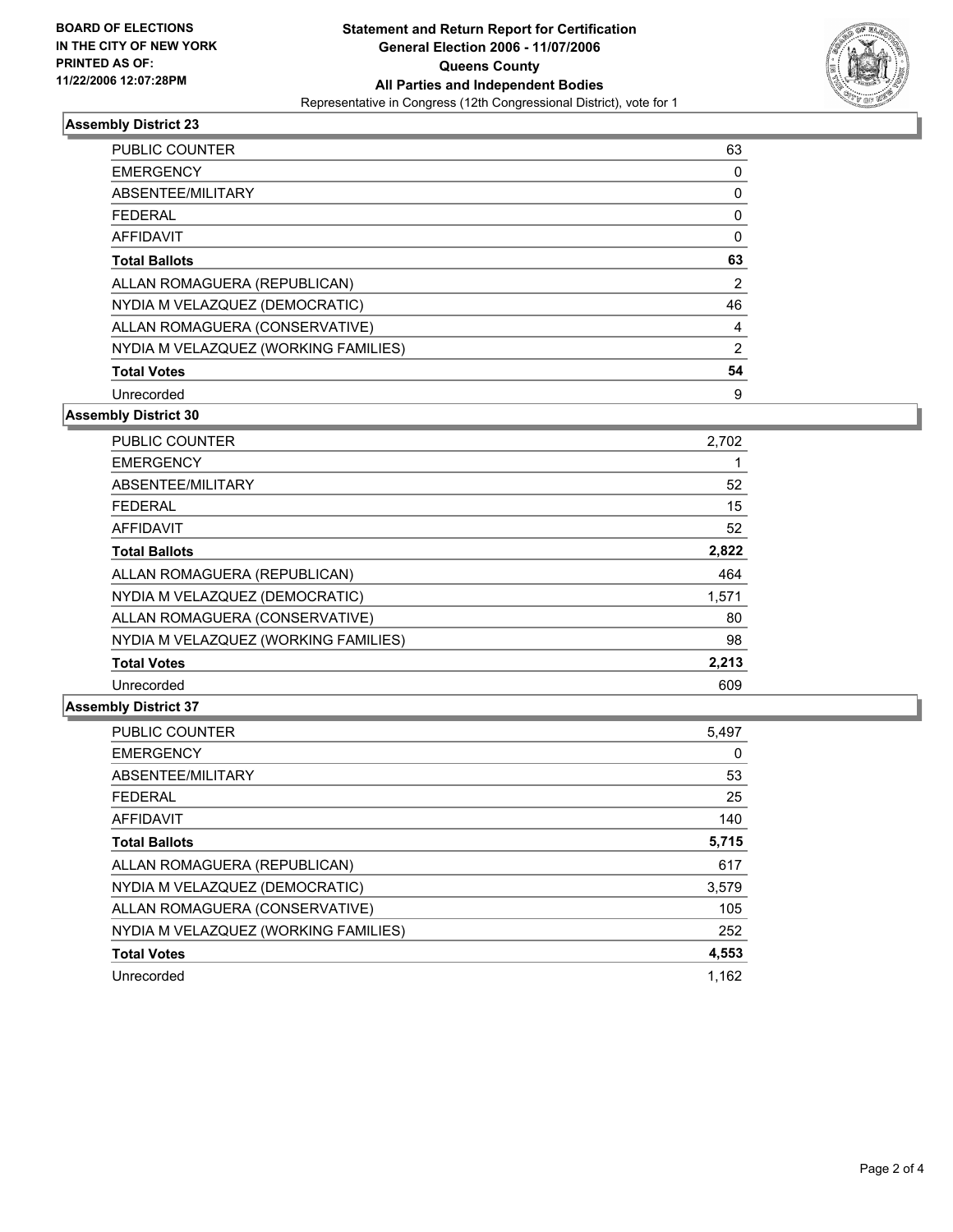

### **Assembly District 38**

| PUBLIC COUNTER                       | 3,517 |
|--------------------------------------|-------|
| <b>EMERGENCY</b>                     | 0     |
| ABSENTEE/MILITARY                    | 48    |
| <b>FEDERAL</b>                       | 12    |
| AFFIDAVIT                            | 69    |
| <b>Total Ballots</b>                 | 3,646 |
| ALLAN ROMAGUERA (REPUBLICAN)         | 616   |
| NYDIA M VELAZQUEZ (DEMOCRATIC)       | 2,103 |
| ALLAN ROMAGUERA (CONSERVATIVE)       | 129   |
| NYDIA M VELAZQUEZ (WORKING FAMILIES) | 101   |
| <b>Total Votes</b>                   | 2,949 |
| Unrecorded                           | 697   |